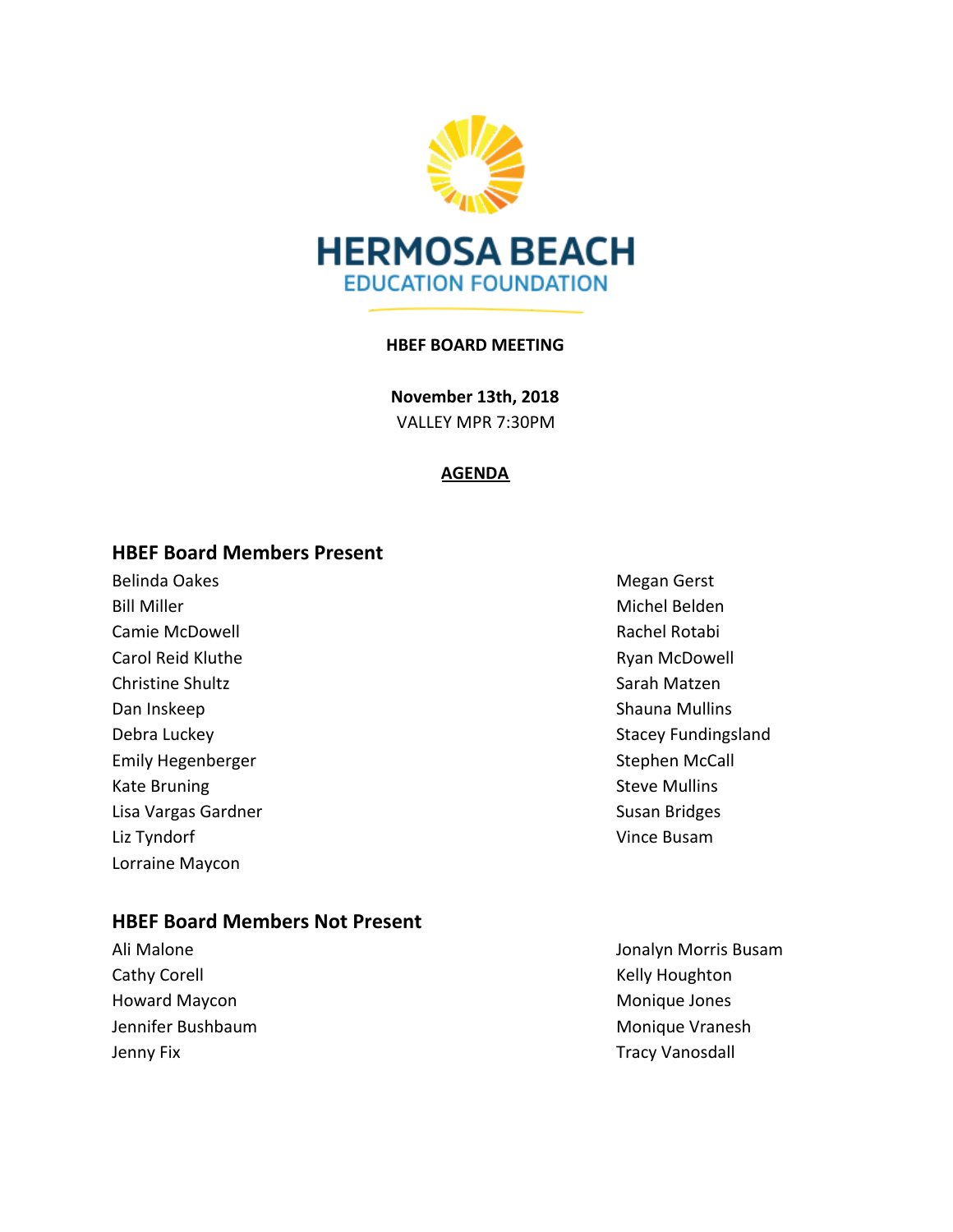# **Call to Order**

**-** 7:35 PM by Carol Kluthe

# **Flag Salute**

# **HVPTO Reports**

## **HBEF Reports**

## **Approval of September 25, 2018 Minutes**

- Motion to approve minutes by Debra Luckey
- Seconded by Camie McDowell
- Approved via voice vote, no opposing votes

## **HBEF Executive Board Reports**

### Treasurer **Dan Inskeep**

- Congratulations to Annual Appeal and Marketing \$312,000 income through 11/9/2018.
- Currently 52% ahead of where we were last year.
- Expenses team is doing a great job keeping expenses low as well.

### CIO/Endowment Bill Miller

- The Market has taken a bit of a bad turn - we are currently down year to date less than 2%.

### President Carol Kluthe

- Thank you to Camie/Kate and Stacey for a successful fall campaign for Annual Giving. We have pushed marketing to a stronger fall campaign to avoid a stressful rush at the end of the year.
- Thank you to Emily and Susan for a successful Sponsorship Appreciation Party at Bo Bridges Gallery. Also, a big thanks for Michel and Kate for managing the door.
- Santa Photos are coming up November 25th and December 2nd, 10am 3:30. The sign up is going around to help work the two shifts. Please remember to get there early because lines tend to be long.
- Thank you to Steve and Shauna for another successful Skechers Walk. The number of walkers should be out in mid November and we will find out the money in March 2019. Need to find Chairs for the walk for next year.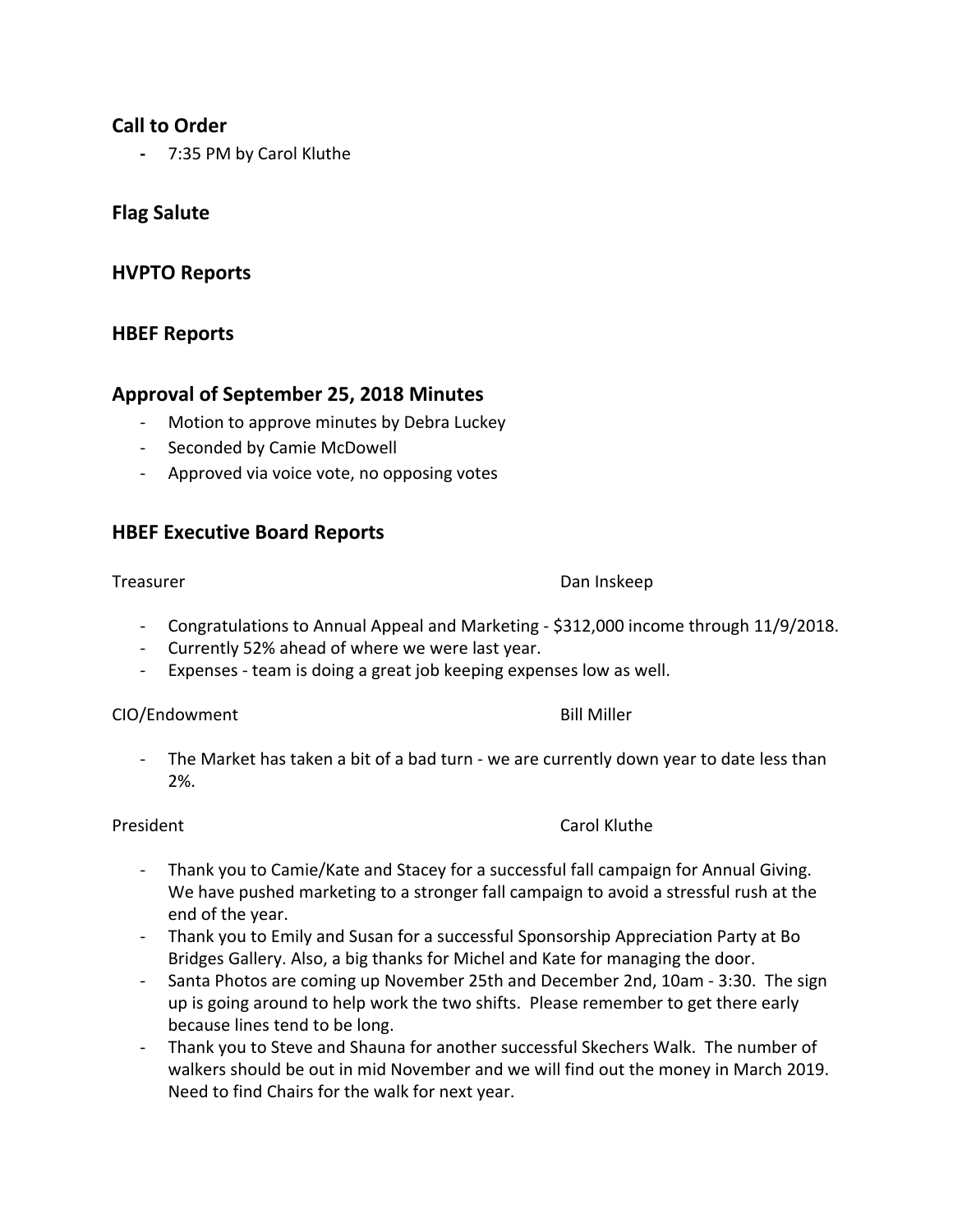- Stephen McCall is who is stepping down from the board to take a position at the School Board. Thank you for all of your hard work and dedication to the Board and Marketing.
- Hearts of Hermosa fundraiser planning has begun and we are currently looking for someone to help us get the Hearts website up and running.

**Operations Contract Contract Contract Contract Contract Contract Contract Contract Contract Contract Contract Contract Contract Contract Contract Contract Contract Contract Contract Contract Contract Contract Contract Con** 

- Not Present

Secretary **Tracy Vanosdall** 

- Not Present

Annual Appeal Camie McDowell & Kate Bruning

- Current numbers from Annual Appeal
	- \$312,000 income.
	- 83 Families have set up recurring payments.
	- 80 Families have given above their 1K ask per child. Last year this number was in the 40s.
- Grandparents Club campaign is going on this week. The deadline was last Friday, but Camie will continue to send letters out if they come in. If teachers still have them, she will continue to pick them up.
- Giving Week is coming up the week of 11/26 11/30. Currently looking into securing a sponsor that will match donations given that week.

Sponsorships Sarah Matzen & Megan Gerst

- Brighter Benefits Card
	- The Brighter Benefits card is an ongoing (unlike the punch card) discount card with a scannable QR code that we are offering to local retailers.
	- We currently have reached out to only last years punch card retailers, but plan to continue to reach out to other retailers as well.
	- We have 4 confirmed retailers so far and plan to have 15 by the end of the month.
	- Card will be distributed in early December.
- Secured our first Brighter Benefactor level (\$25,000+) Sponsor.
- To date, we have \$30K in Sponsorship, which is 16% to our goal...with a 20% increase from last year.

Marketing Stacey Fundingsland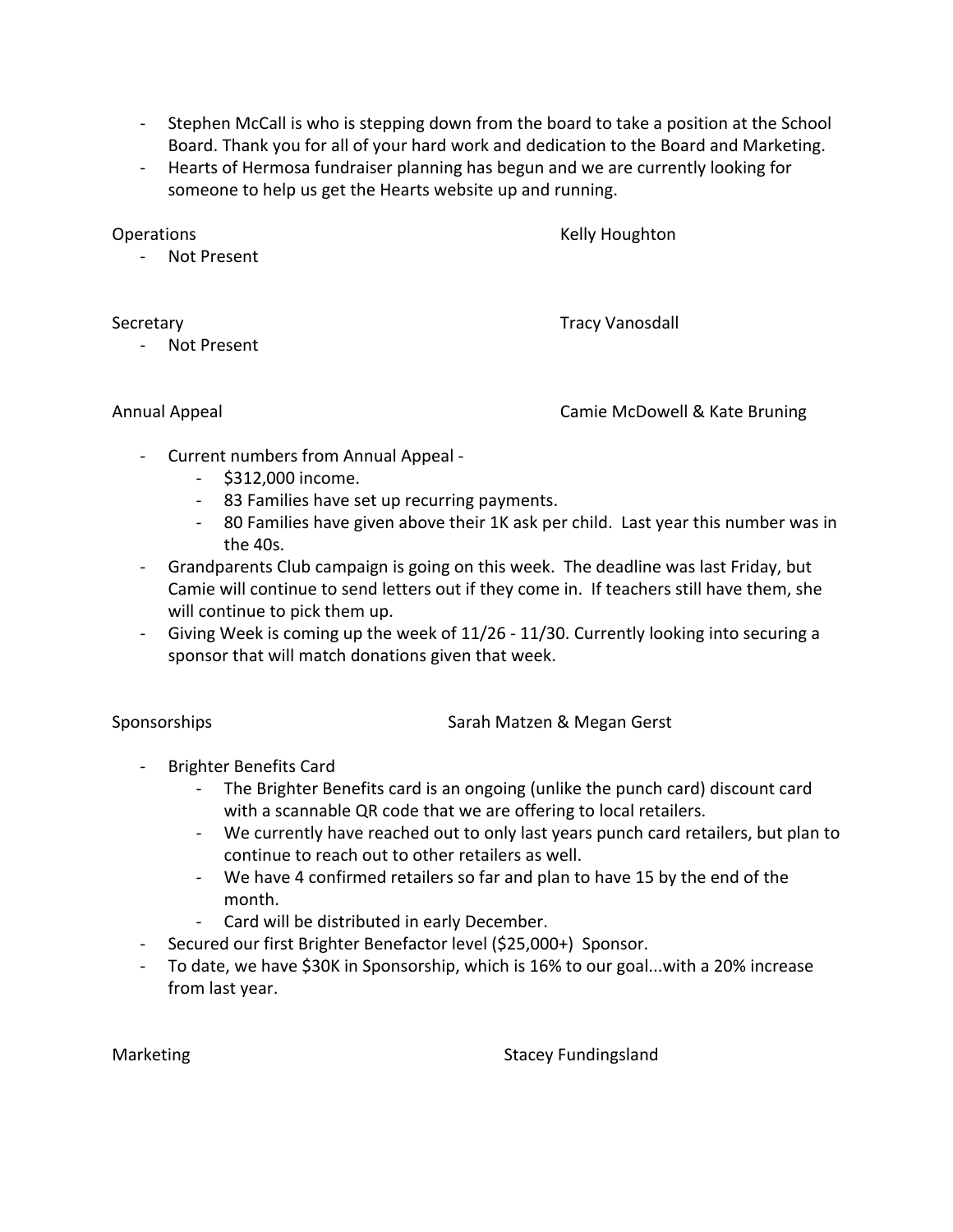- Worked closely with Principal Taylor and Principal Gluck to set up photo shoots with a local Photographer at both Campuses to obtain photos showcasing what is great about each of the schools. These images will be used in future marketing materials and on the website.
- Thrive Newsletter is coming out most likely tomorrow, Wednesday, November 14th.
- Worked with Zinc @ The Shade Hotel in Manhattan Beach to set up a promotion that every Thursday night, 15% of the bill comes back to HBEF for the entire year.

Public Relations Jonalyn Morris Busam

- Not Present

## Events **Debra Luckey**

- Bottle Inn gave us a check for our Lunch event for \$4,500.
- The Hermosa Beach Pasta Plate give back money every time it is ordered. Currently have just over \$600.
- Will work on doing another event with Martha's in the Spring, when the weather is warmer.

# **HBEF General Board Reports.**

## Grants **Rachel Rotabi**

- Attended the City Council Meeting to begin marketing to find folks with that already invest in Hermosa to also invest in our Schools.
- Looking in to a targeted strategy for Real Estate agents selling homes in Hermosa to give back to HBEF.
- Working on a strategy to find private Grant Donors to invest as well.

Matching Tracy Vanosdall

- Not Present

# Skechers Walk Steve and Shauna Mullins

- Goal was 1500 walkers...Had a total of 1314.
- Will get final total of the money earned in February/March
- At View Ali Peng had 62 Registered Walkers
- At Valley 3 out of the top 5 classes were 7 and 8 grade teachers.

# **HBEF Board Action**

# **HBEF Completed Activities**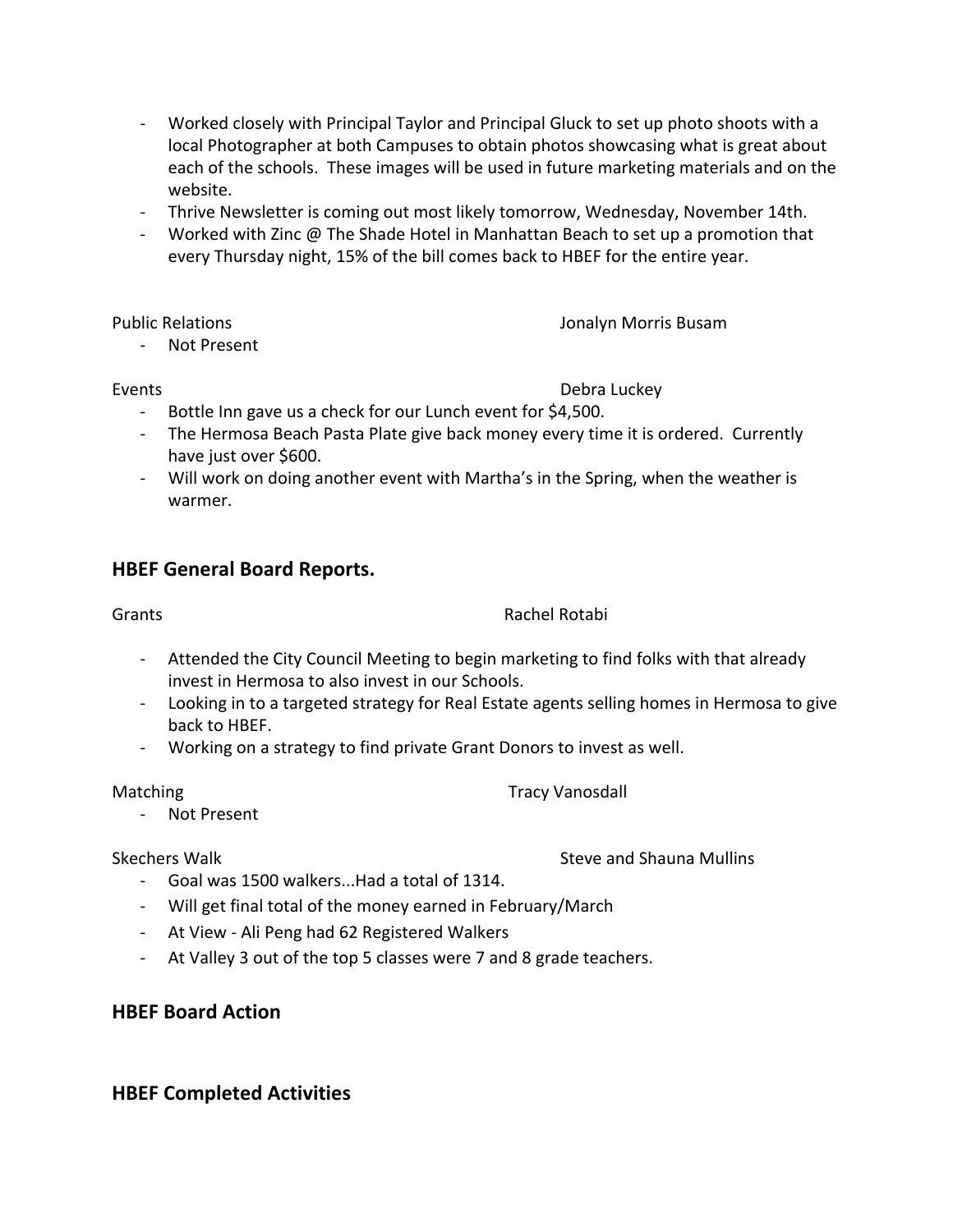# **HBEF Upcoming Events**

Grandparents Club - November Giving Week - November 26-30 Santa Photos - Sunday November 25 & December 2 (10am-3:30pm) Moms Night Out - Wednesday January 30, 2019 Hearts of Hermosa - Saturday March 23, 2019

# **Other Reports**

School Board Representative – Jennifer Cole

- Jennifer, Steven McCall and Maggie Bove LaMonica elected to School Board
- Carleen Beste's last meeting is tomorrow night. She has been a very dedicated Member of the Board for 9 years.
- Agenda for School Board Meeting tomorrow night
	- After School Programs
	- Science Camp Questions
	- Positive Prevention Program for 7th Graders
	- December 4th screening of UnSelfie.

### Superintendent – Pat Escalante

- January 9th School Board meeting will have construction update on the agenda.
	- The plan is to be 75% completed with construction by Jan/Feb 2021.
	- Have had delays that are out of her control, but working diligently to continue moving.
	- Have great consultants and the Board that have been extremely helpful understanding the EIR.
- Thrilled to have Stephen joining the Board.
- Transformation Team is heading to Escondido to tour 7 schools focusing on innovation as we move toward construction.

View and Valley Principals – Sylvia Gluck and Kim Taylor Valley

- Kim was excited to show the HBEF Marketing team around campus for the photo shoot.
- Science Camp the fires have damaged the camp. Students from PV were up at camp during the fires and were ok. Pleased with how the Principal of the Camp and all staff stayed until all of the kids were safely on the way home.
- Kim loved the Halloween Carnival with the gate up.

View

- Lock down training is scheduled for Thursday. Sylvia is encouraging Parents to read Kim's email about the training and have discussions with your kids prior to Thursday.